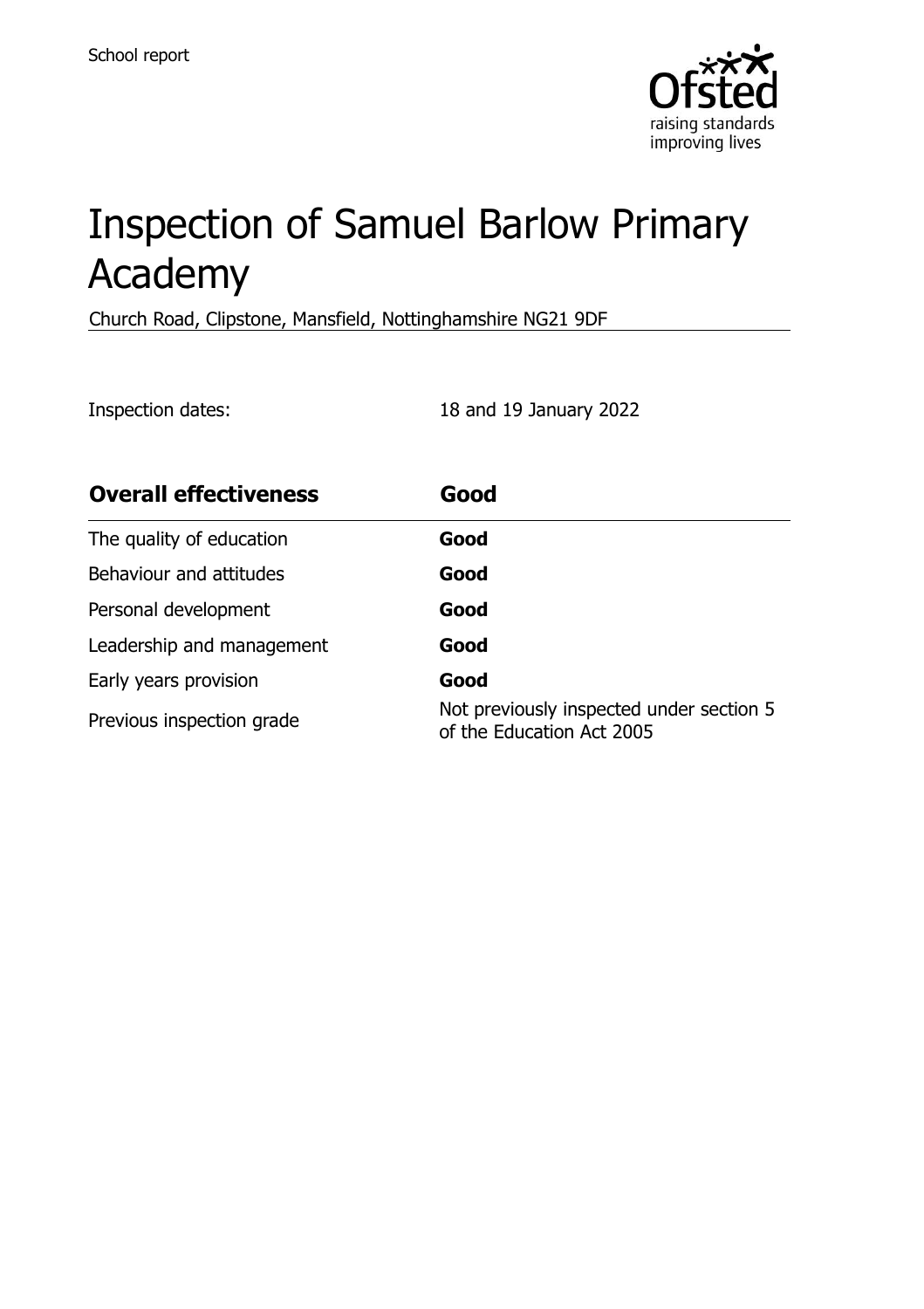

## **What is it like to attend this school?**

Pupils enjoy coming to Samuel Barlow Primary Academy. Staff and pupils treat each other with respect. Pupils feel safe in school. They are confident that any member of staff they go to with a problem will help them to sort it out.

Leaders are ambitious for pupils. They want every pupil to do as well as they can and to leave the school well prepared for the next stage in their education. Pupils are aspirational for their futures. For example, some pupils say they want to become nurses and police officers when they leave education.

The school is a calm and welcoming place to learn. A large majority of pupils behave well. Leaders and pupils know that some pupils find it hard to behave well all of the time. Leaders make sure these pupils get extra help. Bullying is not tolerated. Teachers take reports of bullying seriously and make sure it is quickly resolved.

Despite the challenges presented by the pandemic, leaders have worked tirelessly to continue to improve the school. They have made sure that pupils have not missed any important learning. Leaders have also prioritised the well-being of pupils and staff. Pupils, governors and staff are proud of the school.

#### **What does the school do well and what does it need to do better?**

Leaders have designed a broad and well-organised curriculum. Curriculum plans identify the important knowledge so that teachers know exactly what pupils need to learn. New learning builds on prior learning. Teachers use assessment well to check that pupils remember what they have been taught. They use this information to identify pupils who need extra help to fill gaps that have emerged in their knowledge. However, some of the curriculum has only recently been designed. This is at an early stage of being implemented.

Many subject leaders are experts in their area of responsibility. They support their colleagues to develop the subject knowledge they need to teach well. They have a clear overview of what is going well in their subject, and what needs to be done to improve it further. A small number of curriculum leaders are new to role. They have not developed the same degree of confidence, knowledge and skills as the more experienced subject leaders. They are at an early stage in checking how well pupils are learning the intended curriculum in their subject.

The school is an inclusive community. Pupils with special educational needs and/or disabilities (SEND) do well in school. Leaders with responsibility for pupils with SEND support staff to identify pupils who have additional needs. Staff receive appropriate training to help them to plan to meet the needs of these pupils. While some parents raised concerns about the support that pupils with SEND receive, the needs of pupils with SEND are successfully met in the school.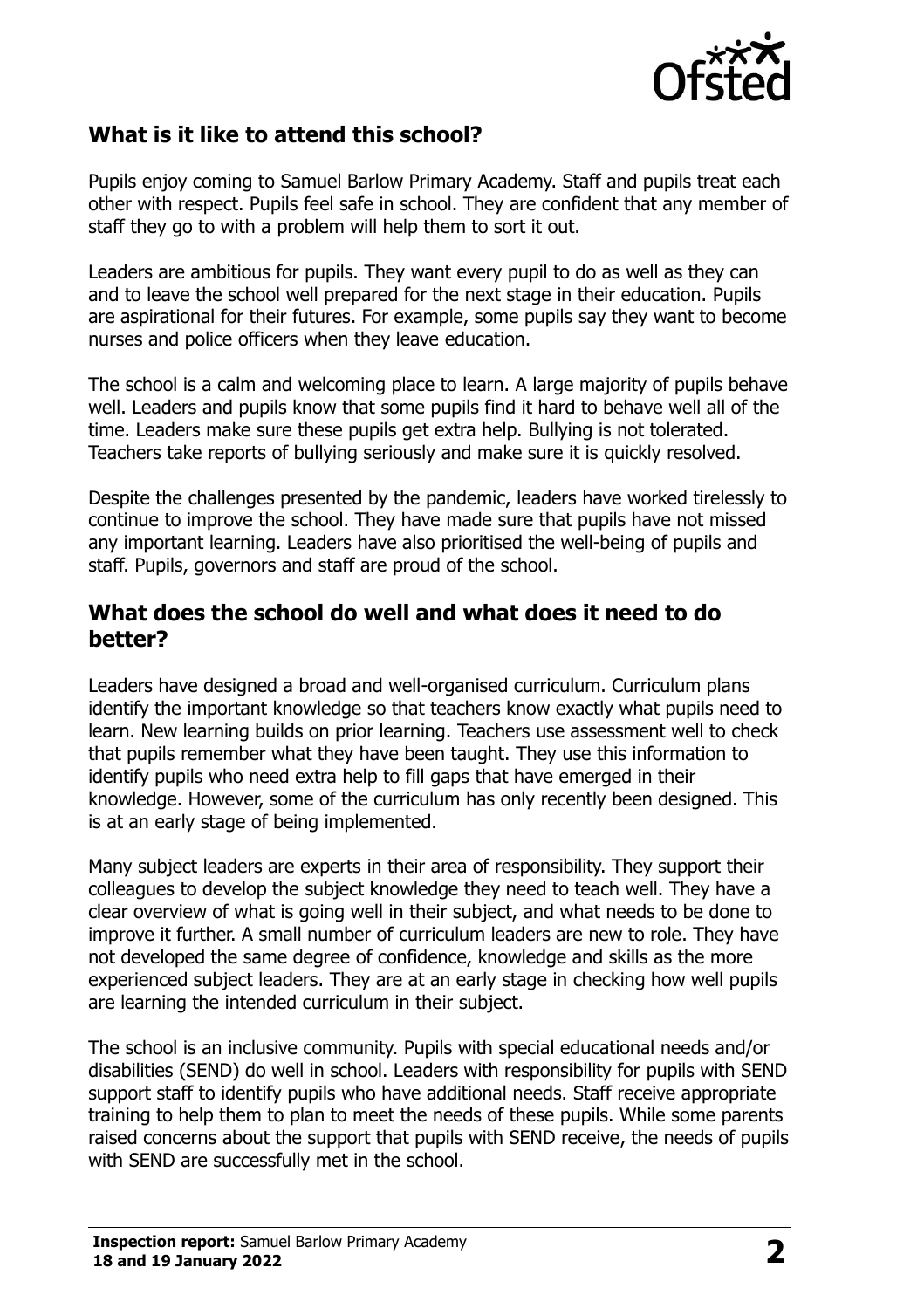

Most pupils engage positively in their learning. In some lessons, teachers do not quickly address the small number of pupils who do not join in straight away or stay on task.

Leaders prioritise the teaching of reading. The reading curriculum is well planned. Phonics is taught well. Pupils in the early years begin to learn phonics straight away. Pupils use the sounds they know to read books with confidence and increasing fluency. Pupils who are not keeping up when learning new sounds receive extra help.

Pupils say that they enjoy reading. Teachers read to pupils regularly from a wide range of age-appropriate books. Texts include poetry, books about other cultures and non-fiction books. Teachers use every opportunity to introduce pupils to new vocabulary, including technical, subject-specific words.

Children in the early years get off to a good start. Teachers know the children well and quickly spot where they have additional needs. Staff plan learning activities that are well matched to the children's abilities. They focus on the key knowledge and skills that these youngest pupils need to acquire. Children learn to listen, and to play and learn alongside their peers, and develop age-appropriate oracy, early reading and numeracy skills.

Pupils' personal development is high on leaders' agenda. Teachers plan rich and exciting experiences for pupils. Pupils are taught about the characteristics that will help them to become positive citizens, such as resilience, respect and teamwork. Pupils value kindness. One pupil said: 'It's important to be kind to everyone.' Pupils have opportunities to express their kindness by contributing to their community. Pupils make donations to food banks and have planned and led an armistice service at a local church.

Staff and governors all agree that the school has improved significantly during the time of the pandemic. They say that the school's strong leaders and the support the school has received from the multi-academy trust are key to the many positive changes the school has made.

## **Safeguarding**

The arrangements for safeguarding are effective.

Safeguarding pupils is given the upmost importance. Leaders make sure that staff know how to identify and support pupils who may be at risk of harm. Staff and governors receive a wide range of safeguarding training. Detailed records of concerns are kept. Leaders systematically review these records. They check that pupils, and families, receive the support they need.

Pupils learn about how to keep themselves safe through their lessons and in learning during assembly time. Leaders provide helpful advice to pupils and their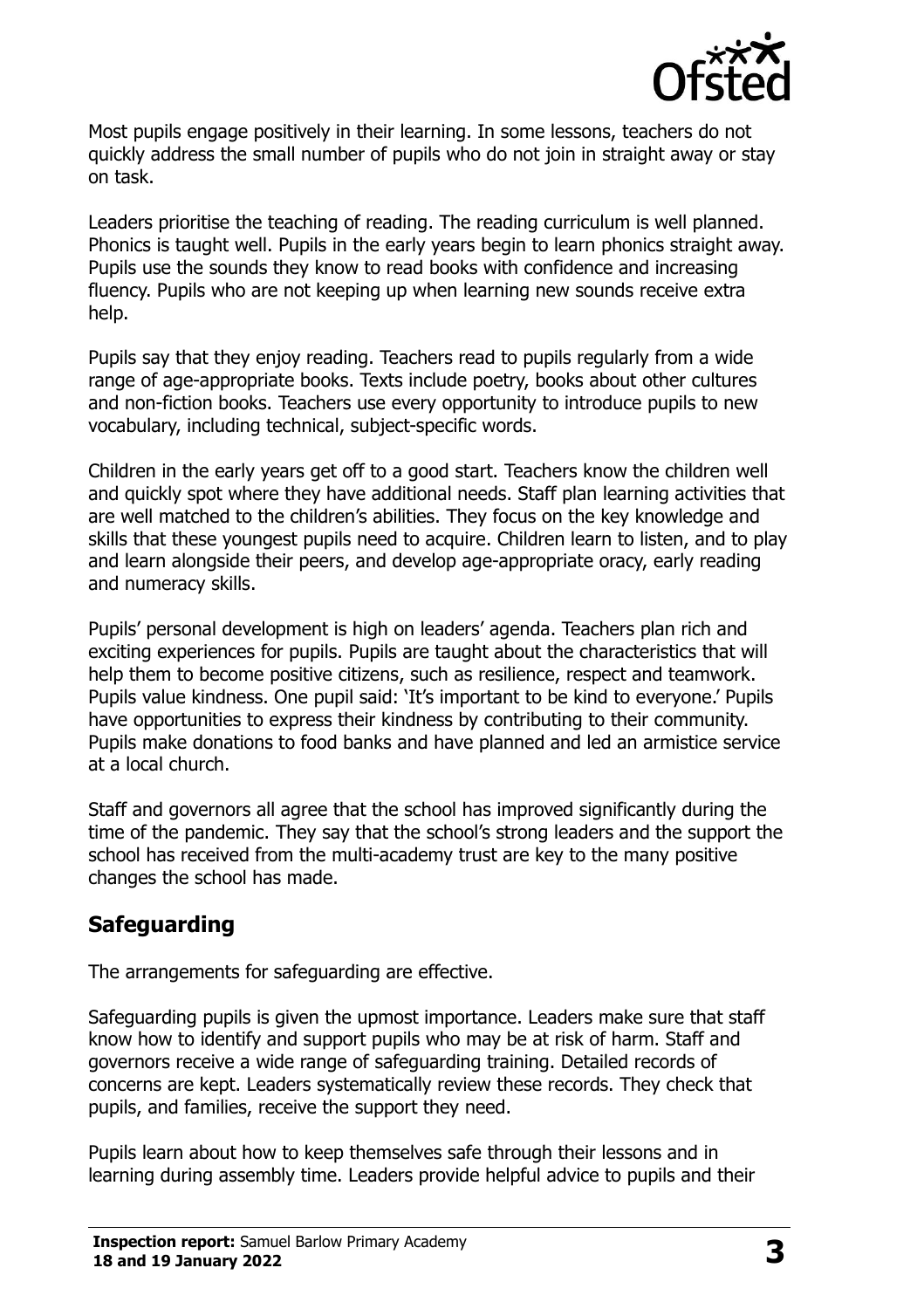

parents about how to keep safe while using the internet, including how to behave responsibly online.

## **What does the school need to do to improve?**

#### **(Information for the school and appropriate authority)**

- A few pupils do not begin learning promptly in lessons or remain on task. This means they do not learn as well as they could. Leaders should ensure that all pupils develop a positive attitude to learning.
- Some staff are new to subject leadership and are not as confident as more experienced staff in fulfilling their responsibilities. They lack the expertise to check precisely how well pupils are learning the curriculum. Leaders should ensure that these staff have the training and opportunity to further increase their confidence and skills in order to carry out their roles effectively.
- Some of the curriculum plans are relatively new. The long-term impact of what pupils know and remember is yet to be determined. Leaders should ensure that further monitoring activities are completed. This will enable them to identify where the curriculum requires further refinements to increase the knowledge that pupils gain.

### **How can I feed back my views?**

You can use [Ofsted Parent View](http://parentview.ofsted.gov.uk/) to give Ofsted your opinion on your child's school, or to find out what other parents and carers think. We use information from Ofsted Parent View when deciding which schools to inspect, when to inspect them and as part of their inspection.

The Department for Education has further quidance on how to complain about a school.

If you are the school and you are not happy with the inspection or the report, you can [complain to Ofsted.](http://www.gov.uk/complain-ofsted-report)

## **Further information**

You can search for [published performance information](http://www.compare-school-performance.service.gov.uk/) about the school.

In the report, '[disadvantaged pupils](http://www.gov.uk/guidance/pupil-premium-information-for-schools-and-alternative-provision-settings)' refers to those pupils who attract government pupil premium funding: pupils claiming free school meals at any point in the last six years and pupils in care or who left care through adoption or another formal route.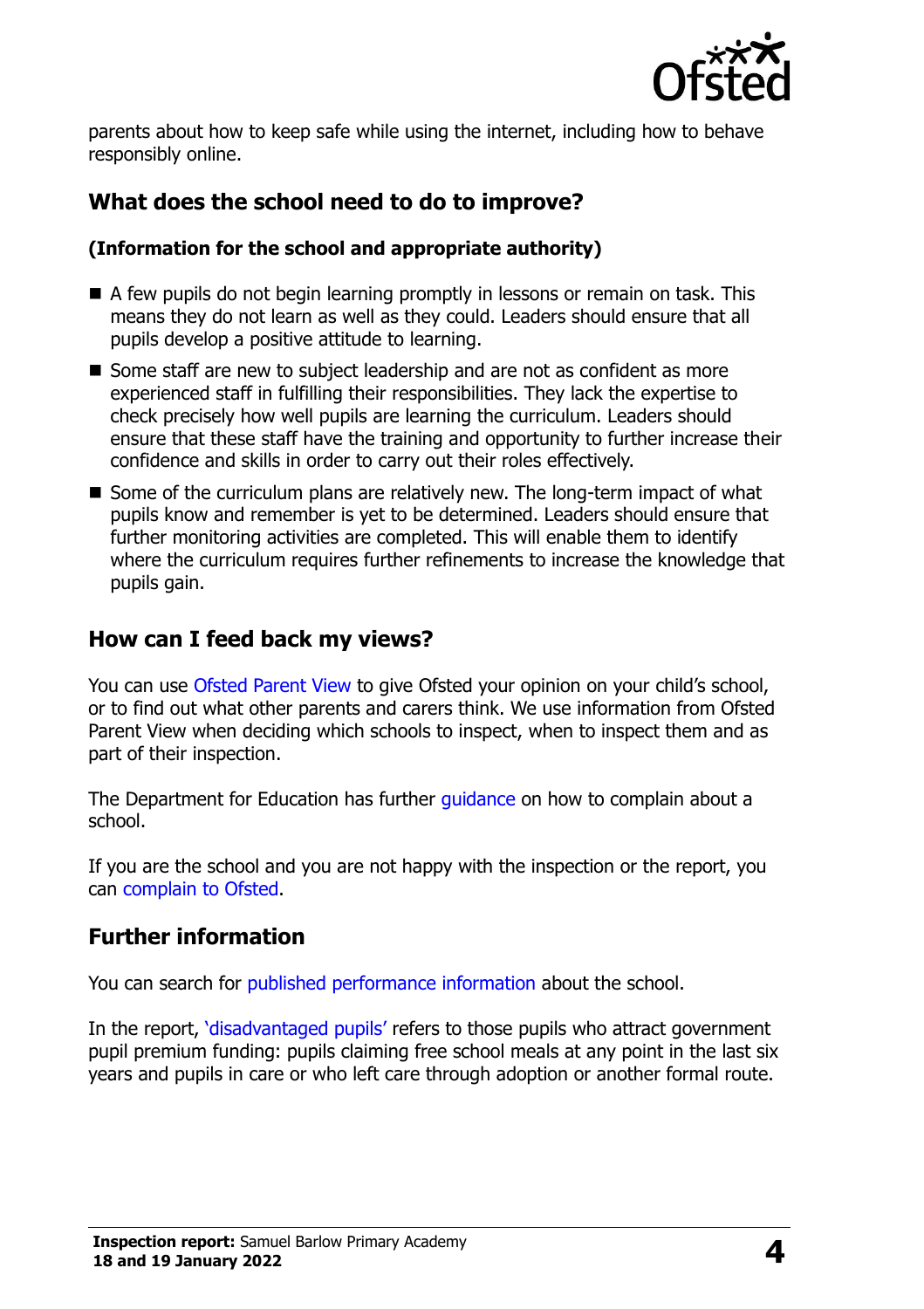

## **School details**

| Unique reference number             | 144611                                                        |
|-------------------------------------|---------------------------------------------------------------|
| <b>Local authority</b>              | Nottinghamshire County Council                                |
| <b>Inspection number</b>            | 10212023                                                      |
| <b>Type of school</b>               | Primary                                                       |
| <b>School category</b>              | Academy converter                                             |
| Age range of pupils                 | 3 to 11                                                       |
| <b>Gender of pupils</b>             | Mixed                                                         |
| Number of pupils on the school roll | 279                                                           |
| <b>Appropriate authority</b>        | Board of trustees                                             |
| <b>Chair of trust</b>               | Michael Quigley                                               |
| <b>Principal</b>                    | Lucy Spacey (Executive Principal)<br>Sarah Kahler (Principal) |
| Website                             | www.samuelbarlowprimary-ac.org.uk                             |
| Date of previous inspection         | Not previously inspected                                      |

# **Information about this school**

- Samuel Barlow Primary Academy joined the Diverse Academies Trust in September 2017.
- The predecessor school was known as Samuel Barlow Primary and Nursery School. When it was last inspected in December 2014, it was judged to require improvement.
- The executive principal was appointed in September 2019 and the principal was appointed in January 2020.
- The school uses one alternative provider. This is New Roots Care and Education Ltd.

## **Information about this inspection**

The inspectors carried out this inspection under section 5 of the Education Act 2005.

■ This was the first routine inspection the school received since the COVID-19 pandemic began. Inspectors discussed the impact of the pandemic with leaders and have taken that into account in their evaluation of the school.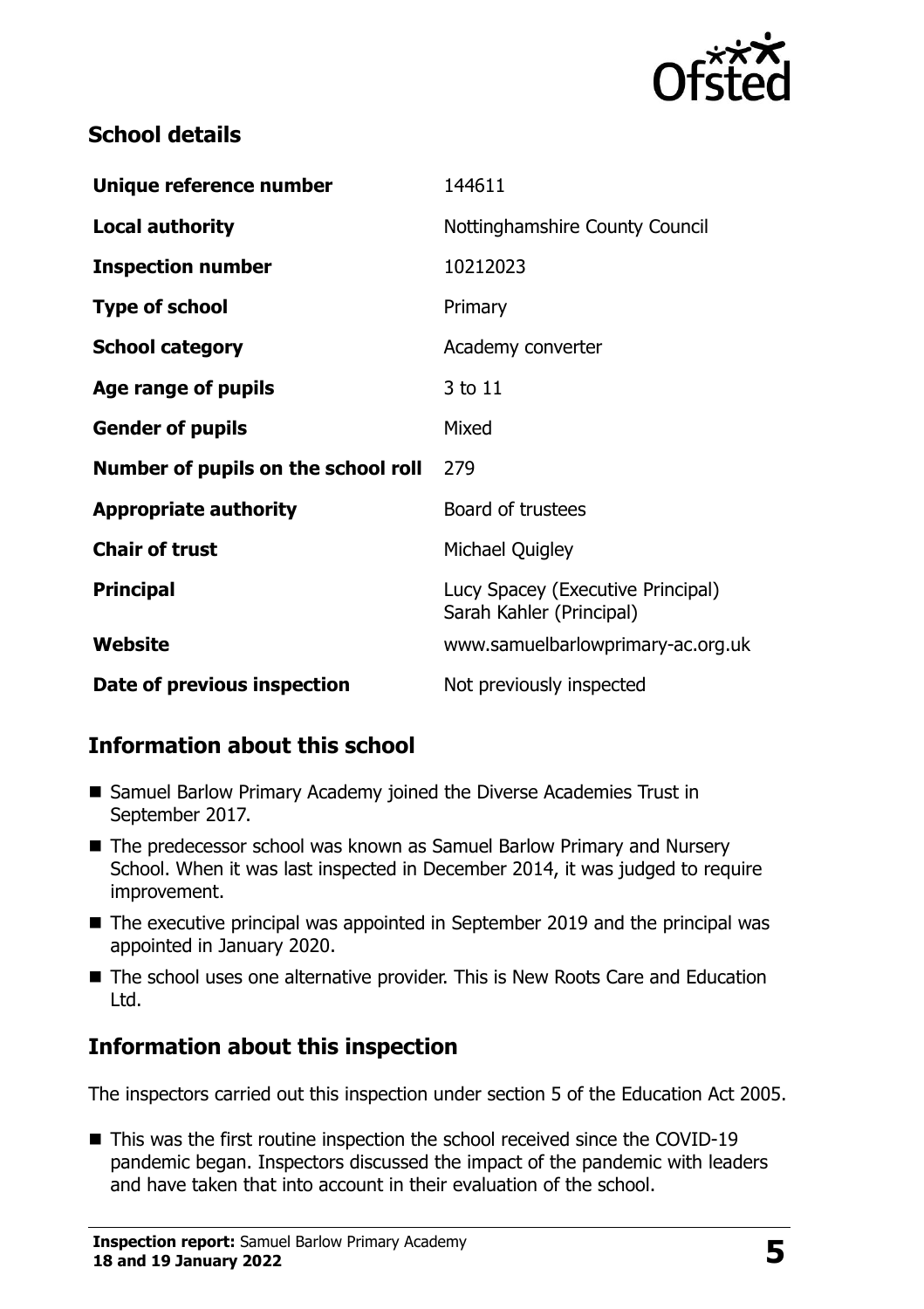

- Inspectors met with the executive principal, principal and other senior leaders. Meetings were also held with members of the local governing body and representatives from the multi-academy trust.
- Deep dives were carried out in the following subjects: reading, mathematics, English, religious education and physical education. For each deep dive, inspectors met with subject leaders, visited lessons, talked to pupils and teachers from the lessons visited and looked at samples of pupils' work. The lead inspector observed a member of staff listening to pupils read.
- Inspectors reviewed the school's procedures for keeping pupils safe. Inspectors also discussed safeguarding with staff and pupils.
- Inspectors observed behaviour in lessons, around the school and at playtime and lunchtime. They also discussed pupils' behaviour with pupils and staff.
- Inspectors spoke to parents at the start of the school day and took account of the responses to Ofsted's online survey, Parent View, and free-text service. Inspectors also considered responses to the staff and pupil surveys.

#### **Inspection team**

Caroline Poole, lead inspector Her Majesty's Inspector

Jackie Thornalley **Disk and Separate Inspector** Vondra Mays **Vondra Mays Vondra Mays CONSTANDING CONSTANDING OF STATE OF STATE OF STATE OF STATE OF STATE OF STATE OF STATE OF STATE OF STATE OF STATE OF STATE OF STATE OF STATE OF STATE OF STATE OF STATE OF STATE OF S**